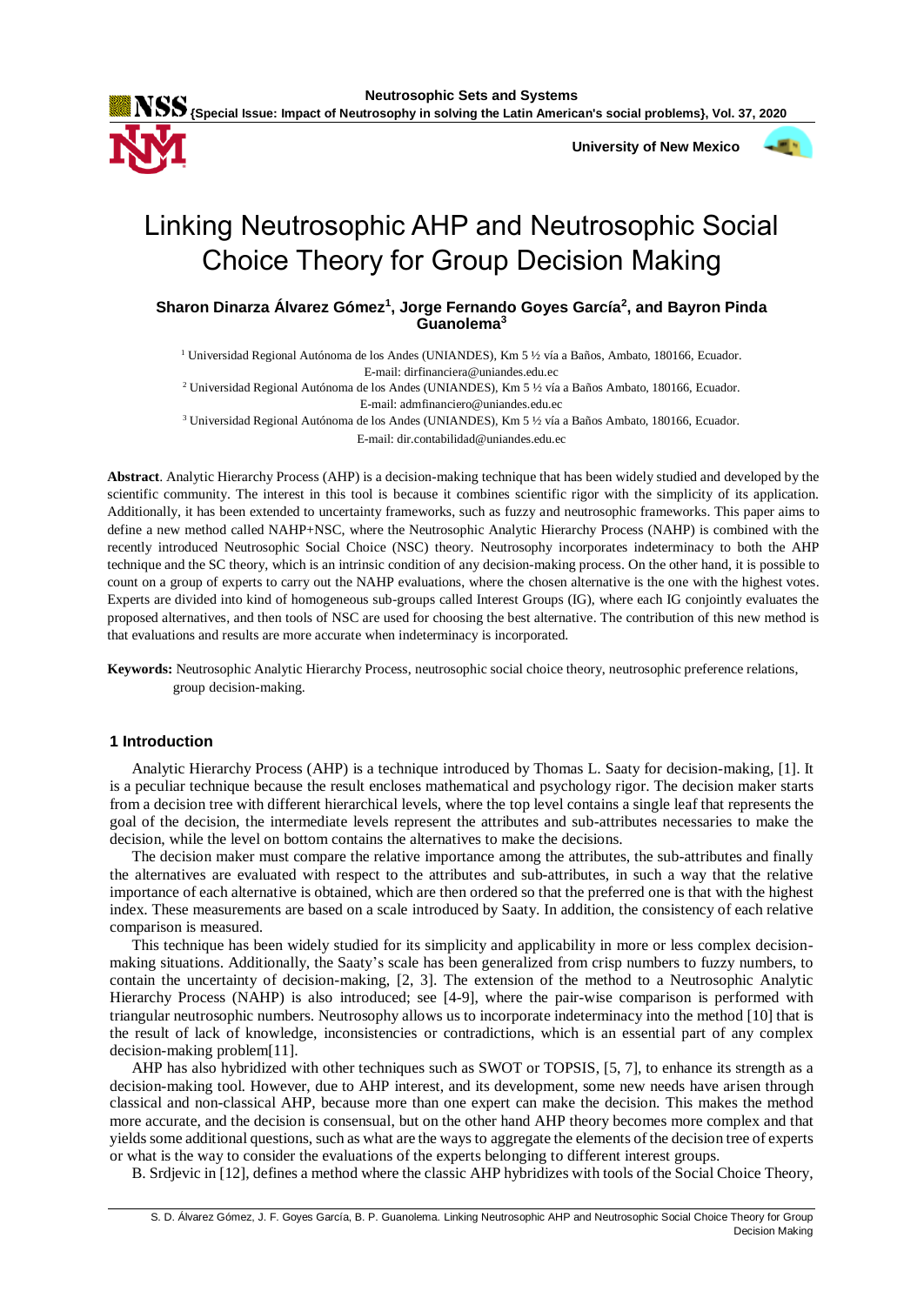[13-17]. He called this hybridization AHP+SC. The theory of social choice deals with making collective decisions based on the preferences of the individuals that make up a society. Considering a set of social alternatives and a society whose individuals have preferences, these preferences are represented by binary relations over the set of alternatives. Keeping in mind that individuals may have different opinions about social alternatives; the Social Choice theory studies the process of aggregation of individual preferences in a social preference. Collective decisions will be made from the social binary relationship that has been obtained by aggregating individual preferences. That is to say, given a set of social alternatives, a social welfare function assigns to each state of opinion a binary relationship; in general, there is infinity of aggregation processes. Specifically, this theory studies voting methods.

Recently, the theory of social choice has been extended to Neutrosophy, [18], with the intention of applying it to decision-making, where the so-called Neutrosophic Social Choice (NSC) theory was introduced. In that paper, Topal et al. define preferences in a neutrosophic environment. In addition, they use a new form of truth representation of neutrosophic theory called Distributed Indeterminacy Form (DIF), as well as an accuracy function H that serves as a de-neutrosophication method.

In this paper authors are inspired by the method proposed in [12] to introduce a new one in the neutrosophic framework. That is, AHP+SC becomes in NAHP+NSC, where NAHP includes indeterminacy within the AHP technique, which binds with the NSC of Topal et al. Specifically, a group of experts is considered, each of which has its own NAHP evaluation. On the other hand, NSC let us to use voting methods to determine the best alternative by consensus. The method in [12] is based on the division of the group of experts into subgroups called Interest Groups (IG) which for simplicity are considered internally homogeneous. Each of the IGs makes an evaluation jointly, therefore there will be as many evaluations as existing IGs. NSC serves to select the best option among IGs' evaluations. Linking NAHP and NSC in a neutrosophic framework let us incorporate indeterminacy in decision-making.

Next, the main concepts and methods on NAHP and NSC are discussed in Section 2 below. In section 3 the method proposed in this paper is introduced and a simulated example is used as case study. The last section contains the conclusions.

# **2 Preliminary concepts**

This section is structured into two subsections. Subsection 2.1 describes the Neutrosophic Analytic Hierarchy process (NAHP) technique. Subsection 2.2 contains the main concepts of the Neutrosophic Social Choice (NSC) theory.

# **2.1 Neutrosophic Analytic Hierarchy process**

In this subsection, we explain basic concepts of Neutrosophy, like neutrosophic set, single-valued neutrosophic set, and the Neutrosophic Analytic Hierarchy Process (NAHP) technique.

**Definition 1**: ([19-28]) The *Neutrosophic set* N is characterized by three membership functions, which are the truth-membership function  $T_A$ , indeterminacy-membership function  $I_A$ , and falsehood-membership function  $F_A$ , where U is the Universe of Discourse and  $\forall x \in U$ ,  $T_A(x)$ ,  $I_A(x)$ , and  $F_A(x) \subseteq ]\n-0, 1^+ [$ , and  $-0 \le \inf T_A(x) +$  $\inf I_A(x) + \inf F_A(x) \leq \sup T_A(x) + \sup I_A(x) + \sup F_A(x) \leq 3^+$ .

Notice that according to the definition,  $T_A(x)$ ,  $I_A(x)$ , and  $F_A(x)$  are real standard or non-standard subsets of ]  $\bar{ }$  −0, 1<sup>+</sup> [ and hence, T<sub>A</sub>(x), I<sub>A</sub>(x), and F<sub>A</sub>(x) can be subintervals of [0, 1].

**Definition 2**: ([19-28]) The *Single-Valued Neutrosophic Set* (SVNS) N over U is  $A = \{\leq$ x;  $T_A(x)$ ,  $I_A(x)$ ,  $F_A(x) > : x \in U$ , where  $T_A: U \to [0, 1]$ ,  $I_A: U \to [0, 1]$ , and  $F_A: U \to [0, 1]$ ,  $0 \le T_A(x) + I_A(x) + I_A(x)$  $F_A(x) \leq 3$ .

The *Single-Valued Neutrosophic number* (SVNN) is represented by  $N = (t, i, f)$ , such that  $0 \le t$ ,  $i, f \le 1$  and  $0 \le t + i + f \le 3$ .

**Definition 3:** ([19-28]) The *single-valued trapezoidal neutrosophic number*,

 $\tilde{a} = \langle (a_1, a_2, a_3, a_4), \alpha_{\tilde{a}}, \beta_{\tilde{a}}, \gamma_{\tilde{a}} \rangle$ , is a neutrosophic set on ℝ, whose truth, indeterminacy and falsehood membership functions are defined as follows, respectively:

$$
T_{\tilde{a}}(x) =
$$

$$
I_{\tilde{a}}(x) = \begin{cases} \alpha_{\tilde{a}}\left(\frac{x-a_1}{a_2-a_1}\right), & a_1 \le x \le a_2\\ \alpha_{\tilde{a}}, & a_2 \le x \le a_3\\ \alpha_{\tilde{a}}\left(\frac{a_3-x}{a_3-a_2}\right), & a_3 \le x \le a_4\\ 0, & \text{otherwise} \end{cases} \tag{1}
$$

S. D. Álvarez Gómez, J. F. Goyes García, B. P. Guanolema. Linking Neutrosophic AHP and Neutrosophic Social Choice Theory for Group Decision Making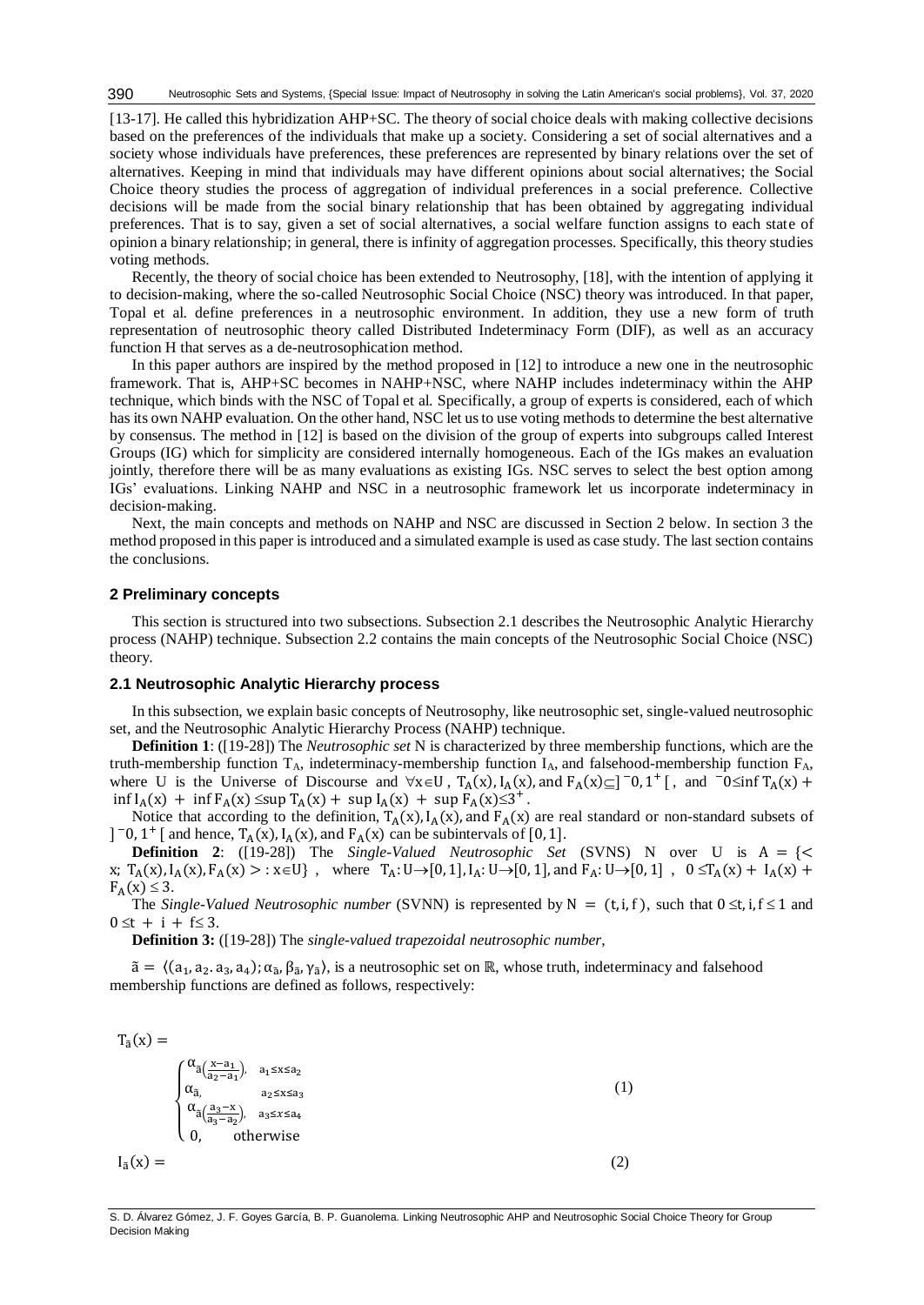$$
\begin{cases}\n(a_2 - x + \beta_{\tilde{a}}(x - a_1)) & a_1 \le x \le a_2 \\
\beta_{\tilde{a}} & a_2 \le x \le a_3 \\
\underbrace{(x - a_2 + \beta_{\tilde{a}}(a_3 - x))}_{a_3 - a_2}, & a_3 \le x \le a_4 \\
1, & \text{otherwise}\n\end{cases}
$$

 $F_{\tilde{a}}(x) =$ 

$$
\begin{cases}\n\frac{(a_2 - x + \gamma_{\tilde{a}}(x - a_1))}{a_2 - a_1}, & a_1 \le x \le a_2 \\
\gamma_{\tilde{a}}, & a_2 \le x \le a_3 \\
\frac{(x - a_2 + \gamma_{\tilde{a}}(a_3 - x))}{a_3 - a_2}, & a_3 \le x \le a_4 \\
1, & \text{otherwise}\n\end{cases}
$$
\n(3)

Where  $\alpha_{\tilde{a}}, \beta_{\tilde{a}}, \gamma_{\tilde{a}} \in [0,1], a_1, a_2, a_3, a_4 \in \mathbb{R}$  and  $a_1 \le a_2 \le a_3 \le a_4$ .

**Definition 4:** ([19-28]) Given  $\tilde{a} = \langle (a_1, a_2, a_3, a_4); \alpha_{\tilde{a}}, \beta_{\tilde{a}}, \gamma_{\tilde{a}} \rangle$  and  $\tilde{b} = \langle (b_1, b_2, b_3, b_4); \alpha_{\tilde{b}}, \beta_{\tilde{b}}, \gamma_{\tilde{b}} \rangle$  two single-valued trapezoidal neutrosophic numbers and  $\lambda$  any non-null number in the real line. Then, the following operations are defined:

- 1. Addition:  $\tilde{a} + \tilde{b} = \langle (a_1 + b_1, a_2 + b_2, a_3 + b_3, a_4 + b_4); \alpha_{\tilde{a}} \wedge \alpha_{\tilde{b}}, \beta_{\tilde{a}} \vee \beta_{\tilde{b}}, \gamma_{\tilde{a}} \vee \gamma_{\tilde{b}} \rangle$
- 2. Subtraction:  $\tilde{a} \tilde{b} = \langle (a_1 b_4, a_2 b_3, a_3 b_2, a_4 b_1) ; \alpha_{\tilde{a}} \wedge \alpha_{\tilde{b}}, \beta_{\tilde{a}} \vee \beta_{\tilde{b}}, \gamma_{\tilde{a}} \vee \gamma_{\tilde{b}} \rangle$
- 3. Inversion:  $\tilde{a}^{-1} = \langle (a_4^{-1}, a_3^{-1}, a_2^{-1}, a_1^{-1}) ; \alpha_{\tilde{a}}, \beta_{\tilde{a}}, \gamma_{\tilde{a}} \rangle$ , where  $a_1, a_2, a_3, a_4 \neq 0$ .
- 4. Multiplication by a scalar number:

$$
\lambda \tilde{a} = \begin{cases}\n\langle (\lambda a_1, \lambda a_2, \lambda a_3, \lambda a_4); \alpha_{\tilde{a}}, \beta_{\tilde{a}}, \gamma_{\tilde{a}} \rangle, & \lambda > 0 \\
\langle (\lambda a_4, \lambda a_3, \lambda a_2, \lambda a_1); \alpha_{\tilde{a}}, \beta_{\tilde{a}}, \gamma_{\tilde{a}} \rangle, & \lambda < 0\n\end{cases}
$$
\n5. Division of two trapezoidal neutrosophic numbers:\n
$$
\frac{\tilde{a}}{\tilde{b}} = \begin{cases}\n\langle \left(\frac{a_1}{b_4}, \frac{a_2}{b_3}, \frac{a_3}{b_2}, \frac{a_4}{b_1}\right); \alpha_{\tilde{a}} \wedge \alpha_{\tilde{b}}, \beta_{\tilde{a}} \vee \beta_{\tilde{b}}, \gamma_{\tilde{a}} \vee \gamma_{\tilde{b}} \rangle, a_4 > 0 \text{ and } b_4 > 0 \\
\langle \left(\frac{a_4}{b_4}, \frac{a_3}{b_3}, \frac{a_2}{b_2}, \frac{a_1}{b_1}\right); \alpha_{\tilde{a}} \wedge \alpha_{\tilde{b}}, \beta_{\tilde{a}} \vee \beta_{\tilde{b}}, \gamma_{\tilde{a}} \vee \gamma_{\tilde{b}} \rangle, a_4 < 0 \text{ and } b_4 > 0 \\
\langle \left(\frac{a_4}{b_1}, \frac{a_3}{b_2}, \frac{a_2}{b_3}, \frac{a_1}{b_4}\right); \alpha_{\tilde{a}} \wedge \alpha_{\tilde{b}}, \beta_{\tilde{a}} \vee \beta_{\tilde{b}}, \gamma_{\tilde{a}} \vee \gamma_{\tilde{b}} \rangle, a_4 < 0 \text{ and } b_4 < 0 \\
6. Multiplication of two trapezoidal neutrosophic numbers:\n\begin{cases}\n\langle (a_1 b_1, a_2 b_2, a_3 b_3, a_4 b_4); \alpha_{\tilde{a}} \wedge \alpha_{\tilde{b}}, \beta_{\tilde{a}} \vee \beta_{\tilde{b}}, \gamma_{\tilde{a}} \vee \gamma_{\tilde{b}} \rangle, & a_4 > 0 \text{ and } b_4 > 0 \\
\langle (a_1 b_4, a_2 b_3, a_3 b_2, a_4 b
$$

a t-norm and ∨ is a t-conorm.

Definitions 3 and 4 refer to *single-valued triangular neutrosophic number* when the condition  $a_2 = a_3$  holds [24].

We can find in [4] the theory of AHP technique in a neutrosophic framework. Thus, we can model the indeterminacy of decision-making from applying neutrosophic AHP or NAHP for short.

Equation 4 contains a generic neutrosophic pair-wise comparison matrix for NAHP.

|  |  | $\widetilde{A} = \begin{bmatrix} \widetilde{1} & \widetilde{a}_{12} & \cdots & \widetilde{a}_{1n} \\ \vdots & & \ddots & \vdots \\ \widetilde{a}_{n1} & \widetilde{a}_{n2} & \cdots & \widetilde{1} \end{bmatrix}$ |  |
|--|--|--------------------------------------------------------------------------------------------------------------------------------------------------------------------------------------------------------------------|--|
|  |  |                                                                                                                                                                                                                    |  |

Matrix  $\tilde{A}$  must satisfy condition  $\tilde{a}_{ji} = \tilde{a}_{ij}^{-1}$ , based on the inversion operator of Definition 4, according to the scale summarized in Table 1 of triangular neutrosophic numbers.

For converting neutrosophic triangular numbers into crisp numbers, there are two indexes defined in [5], they are the so-called score and accuracy indexes, respectively, see Equations 5 and 6:

$$
S(\tilde{a}) = \frac{1}{8} [a_1 + a_2 + a_3] (2 + \alpha_{\tilde{a}} - \beta_{\tilde{a}} - \gamma_{\tilde{a}})
$$
  
\n
$$
A(\tilde{a}) = \frac{1}{8} [a_1 + a_2 + a_3] (2 + \alpha_{\tilde{a}} - \beta_{\tilde{a}} + \gamma_{\tilde{a}})
$$
\n(6)

S. D. Álvarez Gómez, J. F. Goyes García, B. P. Guanolema. Linking Neutrosophic AHP and Neutrosophic Social Choice Theory for Group Decision Making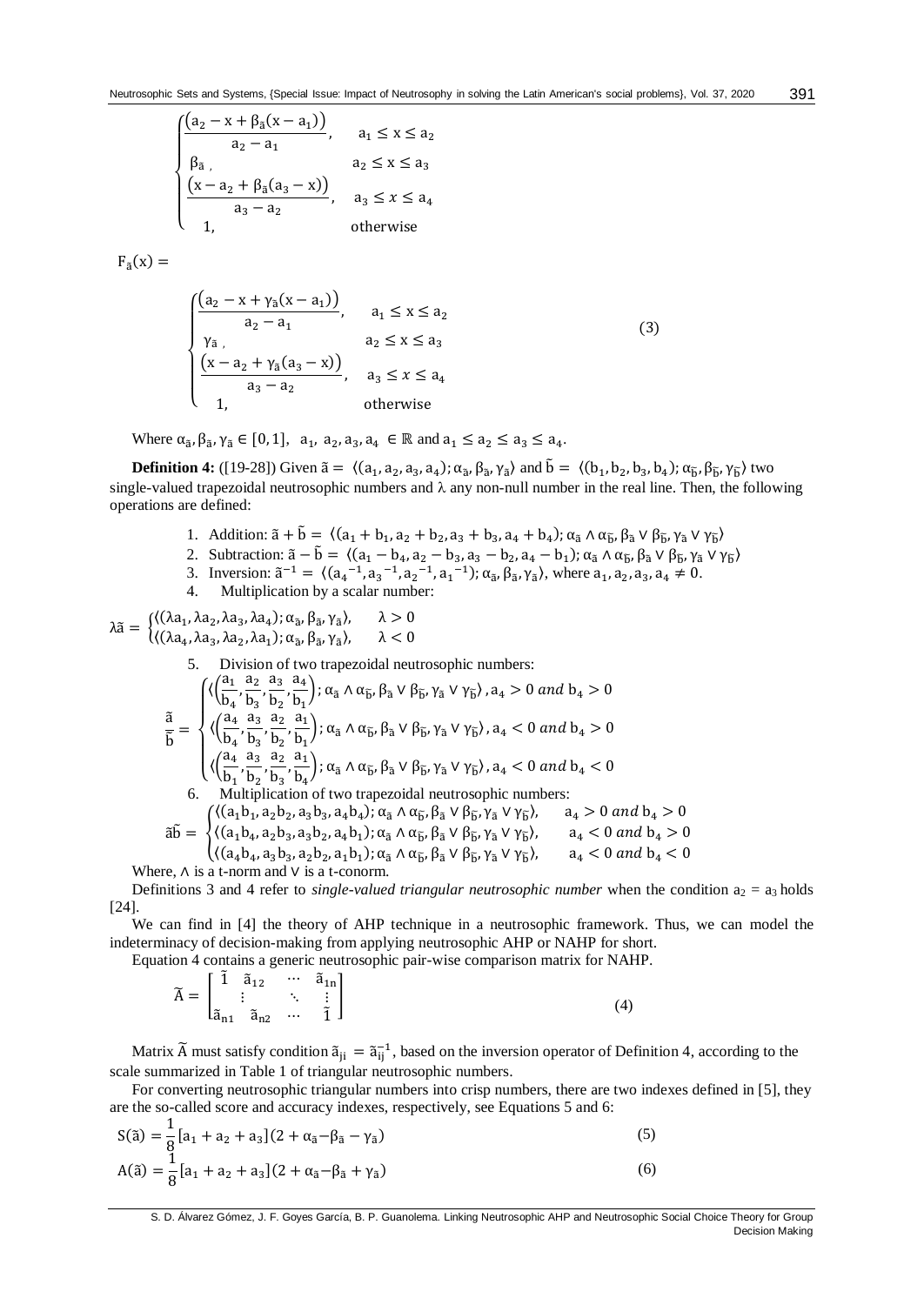| Saaty's scale | <b>Definition</b>                        | <b>Neutrosophic Triangular Scale</b>                      |
|---------------|------------------------------------------|-----------------------------------------------------------|
|               | Equally influential                      | $\tilde{1} = \langle (1,1,1); 0.50, 0.50, 0.50 \rangle$   |
|               | Slightly influential                     | $\tilde{3} = \langle (2,3,4); 0.30, 0.75, 0.70 \rangle$   |
|               | Strongly influential                     | $\tilde{5} = \langle (4, 5, 6); 0.80, 0.15, 0.20 \rangle$ |
|               | Very strongly influential                | $\tilde{7} = \langle (6, 7, 8); 0.90, 0.10, 0.10 \rangle$ |
| Q             | Absolutely influential                   | $\tilde{9} = \langle (9, 9, 9); 1.00, 0.00, 0.00 \rangle$ |
| 2, 4, 6, 8    | Sporadic values between two close scales | $\tilde{2} = \langle (1, 2, 3); 0.40, 0.65, 0.60 \rangle$ |
|               |                                          | $\tilde{4} = \langle (3, 4, 5); 0.60, 0.35, 0.40 \rangle$ |
|               |                                          | $\tilde{6} = \langle (5, 6, 7); 0.70, 0.25, 0.30 \rangle$ |
|               |                                          | $\tilde{8} = \langle (7,8,9); 0.85, 0.10, 0.15 \rangle$   |

**Table 1**: Saaty's scale translated to a neutrosophic triangular scale.

To get the score and the accuracy degree of  $\tilde{a}_{ii}$  the following equations are used:

$$
\mathbf{S}(\tilde{\mathbf{a}}_{ji}) = \frac{1}{s} \begin{cases} \mathbf{S}(\tilde{\mathbf{a}}_{ij}) & (7) \\ \mathbf{A}(\tilde{\mathbf{a}}_{ji}) = \frac{1}{s} \begin{cases} \mathbf{A}(\tilde{\mathbf{a}}_{ij}) & (8) \end{cases} \end{cases}
$$

With compensation by accuracy degree of each triangular neutrosophic number in the neutrosophic pair-wise comparison matrix, we derive the following deterministic matrix:

$$
A = \begin{bmatrix} 1 & a_{12} & \cdots & a_{1n} \\ \vdots & \ddots & \vdots \\ a_{n1} & a_{n2} & \cdots & 1 \end{bmatrix}
$$
 (9)

Next, we determine the ranking of priorities from the previous matrix as follows:

1. Normalize the column entries by dividing each entry by the sum of the column.

2. Take the total of the row averages.

The *Consistency Index* (CI) is calculated for matrices in formula 9, which is a function depending on  $\lambda_{\text{max}}$ , the maximum eigenvalue of the matrix. Saaty establishes that consistency of the evaluations can be determined by equation  $CI = \frac{\lambda_{\text{max}} - n}{n}$ <sup>nax-11</sup>, [1], where n is the order of the matrix. Also, the *Consistency Ratio* (CR) is defined by equation  $CR = CI/RI$ , where RI is given in Table 2.

| <b>Order</b> (n) | 1 2 | $\mathbf{3}$ | $\sim$ 4 |           |      |      |      |      |
|------------------|-----|--------------|----------|-----------|------|------|------|------|
| RI               |     | 0.52         | 0.89     | 1.11 1.25 | 1.35 | 1.40 | 1.45 | 1.49 |

**Table 2:** RI associated to every order.

If  $CR \leq 0.1$  we can consider that experts' evaluation is sufficiently consistent and hence we can proceed to use NAHP. We apply this procedure to matrices *A* in Equation 9. Consult [4] for more details on NAHP.

### **2.2 Neutrosophic Social Choice theory**

This subsection summarizes the main concepts of Neutrosophic Social Choice theory developed in [18].

**Definition 5:** ([18]) Let  $a = (T_a, I_a, F_a)$  be a single-valued neutrosophic number with truth value  $T_a$ , indeterminacy value  $I_a$ , and falsehood value  $F_a$ . *Distributed Indeterminacy Form* (DIF) of *a* is defined as  $a_{\text{DIF}} =$  $(T_a - T_a I_a, 0, F_a - F_a I_a).$ 

DIF aims to distribute the indeterminacy result on truth and falsehood, thus, this measures the degree of affectation of the truthiness and falsehood, when indeterminacy varies.

**Definition 6:** ([18]) Let *a* be a single-valued neutrosophic number. An *accuracy function* H of *a* is:

$$
H(a) = \frac{1 + T_a - I_a(1 - T_a) - F_a(1 - I_a)}{2}
$$
\n(10)

Where for all  $a, H(a) \in [0, 1]$ . H is an order relation which represents an accuracy score of information of  $a$ . If  $H(a_1) = H(a_2)$ , then  $a_1 = a_2$ , i.e., they have the same information, whereas, if  $H(a_1) < H(a_2)$ , then  $a_2$  is larger than  $a_1$ .

S. D. Álvarez Gómez, J. F. Goyes García, B. P. Guanolema. Linking Neutrosophic AHP and Neutrosophic Social Choice Theory for Group Decision Making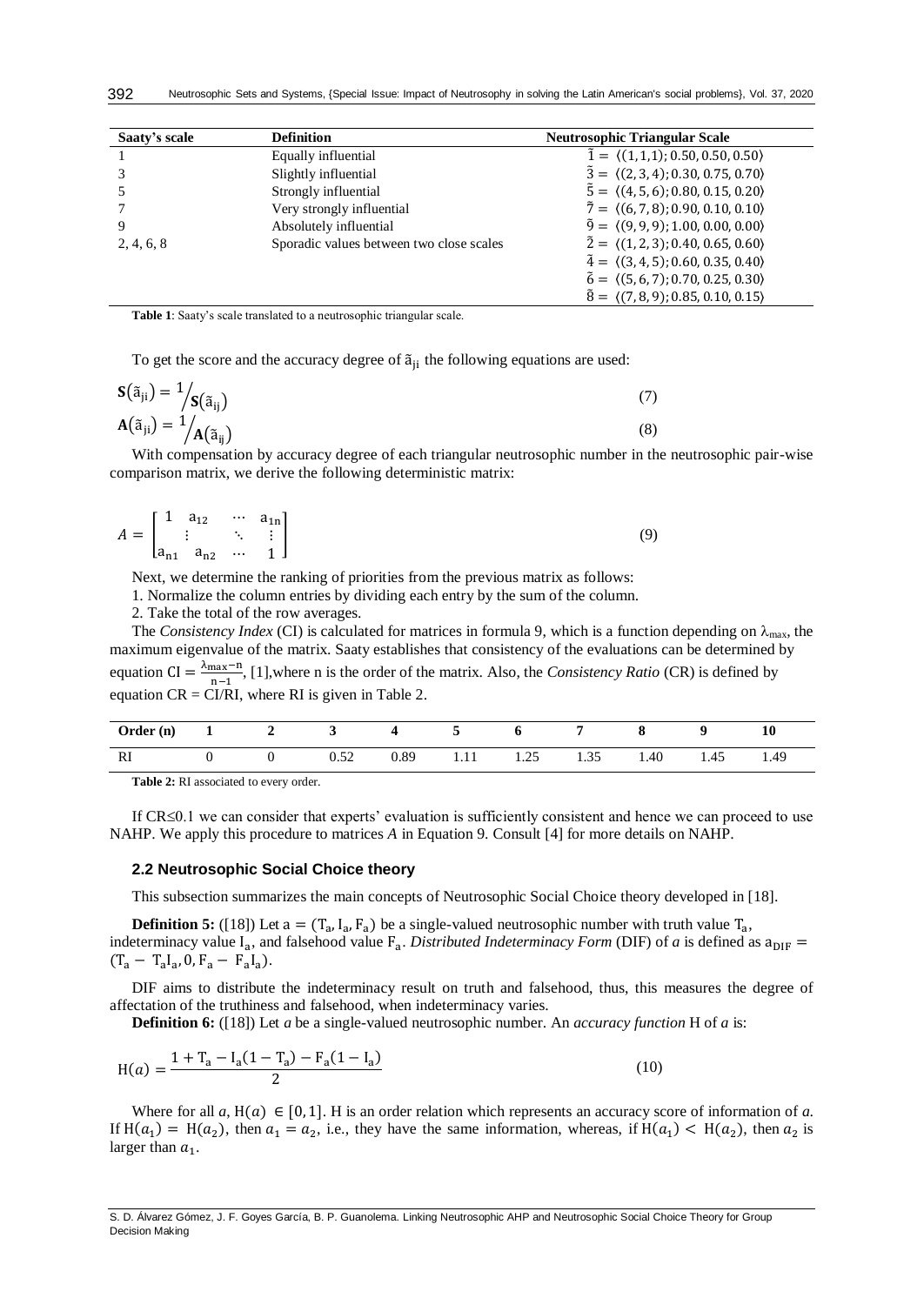Let  $S = \{s_1, s_2, \ldots, s_n\}$  be a set of alternatives and m be a set of individuals. Each individual declares his or her preferences over S which are represented by an individual neutrosophic preference relation  $R_k$ , where  $N_{R_k}$ :  $S \times S \to [0,1] \times [0,1] \times [0,1]$  and matrix  $R_k = [r_{ij}^k]$ , i, j = 1,2,3,.., n; k = 1,2,3,..., m, where  $r_{ij}^k =$  $N_{R_k}(r_i^k, r_j^k)$ .

$$
R_{k} = \begin{bmatrix} (0.5, 0.5, 0.5) & r_{12}^{k} & \cdots & r_{1n}^{k} \\ r_{21}^{k} & (0.5, 0.5, 0.5) & \cdots & r_{2n}^{k} \\ \vdots & \vdots & \cdots & \vdots \\ r_{n1}^{k} & r_{n2}^{k} & \cdots & (0.5, 0.5, 0.5) \end{bmatrix}
$$

The function H (called *neutrosophic index* or *neutrosophic hesitation function*) assigns each  $a_{ij}$  neutrosophic value to a number in [0, 1]. Thus, the *neutrosophic index* or *neutrosophic hesitation function* is defined as follows:

$$
H(a) = \frac{1 + T(a_{ij}) - I(a_{ij}) \left(1 - T(a_{ij})\right) - F(a_{ij}) \left(1 - I(a_{ij})\right)}{2}
$$
(11)

The matrix  $R_k^H = [H(r_{ij}^k)], i,j = 1,2,3,...,n; k = 1,2,3,...,m.$ 

$$
R_{k}^{H} = \begin{bmatrix} H((0.5, 0.5, 0.5)) & H(r_{12}^{k}) & \cdots & H(r_{1n}^{k}) \\ H(r_{21}^{k}) & H((0.5, 0.5, 0.5)) & \cdots & H(r_{2n}^{k}) \\ \vdots & \vdots & \cdots & \vdots \\ H(r_{n1}^{k}) & H(r_{n2}^{k}) & \cdots & H((0.5, 0.5, 0.5)) \end{bmatrix}
$$

 $R_k^H$  is *quasi-reciprocal* if and only if  $H(r_{ij}^k) \leq 1 - H(r_{ji}^k)$ . If  $R_k^H$  is not quasi-reciprocal, we call k an *irrational individual*.

Other definitions declared in [18] are the following:

$$
DIF(R_{k}) = \begin{bmatrix} (0.5, 0.0.5) & DIF(r_{12}^{k}) & \cdots & DIF(r_{1n}^{k}) \\ DIF(r_{21}^{k}) & (0.5, 0.0.5) & \cdots & DIF(r_{2n}^{k}) \\ \vdots & \vdots & \cdots & \vdots \\ DIF(r_{n1}^{k}) & DIF(r_{n2}^{k}) & \cdots & (0.5, 0.0.5) \end{bmatrix}
$$

Ri : preference matrix of the i-th individual,

 $DIF(R<sub>i</sub>)$ : DIF of preference matrix of the i-th individual,

 $R_1^H$ : range of preference matrix of the i-th individual under H function,

 $r_k^H(i)$ : represents the element at the row i and column j of  $R_k^H$ ,

h<sup>k</sup>(ij): distribution of the kth individual's votes for each pair-wise comparison of alternative's value. It is determined through 0.5 derived from  $R_i^H$ ,

 $\left[\mathbf{h}^k\right]$ : the matrix obtained by each element of  $\mathbf{h}^k(i)$ ,

 $\Vert H_{ii} \Vert$ : matrix of the group vote,

 $A_k$ : the degree for preference k assigned by the group,

 $a_{ij}^k$ : majority determination value for preference k of the group (the element at the row i and column j of  $[\![h^k]\!]$ ,  $H_{ij}^k$ : majority determination value for preference k of the group under H function,

$$
h^{k}(ij) = \begin{cases} 1, & \text{if } r_{k}^{H}(ij) > 0.5 \\ 0 & \text{otherwise} \end{cases}
$$

0, otherwise

 $H_{\pi_{ii}}$ : average majority determination value of the group under H function,

 $H_{\pi}$ : consensus winner determination matrix,

 $C(s_i)$ : social aggregation function for the alternative (preference)  $s_i$ .

**Definition 7:** ([18]):  $s_i \in W$  is called a *consensus winner* if and only if  $\forall s_j \neq s_i$ :  $r_{ij} > 0.5$ , where  $r_{ij} \in H_{\pi}$ . **Definition 8:** ([18]) The *social aggregation average function*  $C$  is defined to calculate the order of  $s_i$  in the group to the extent that individuals are not against option  $s_i$ , using the following equation:

$$
C(si) = \frac{1}{m-1} \sum_{i \neq j} r_{ij}
$$
  
Where i, j = 1, 2, ..., m. (12)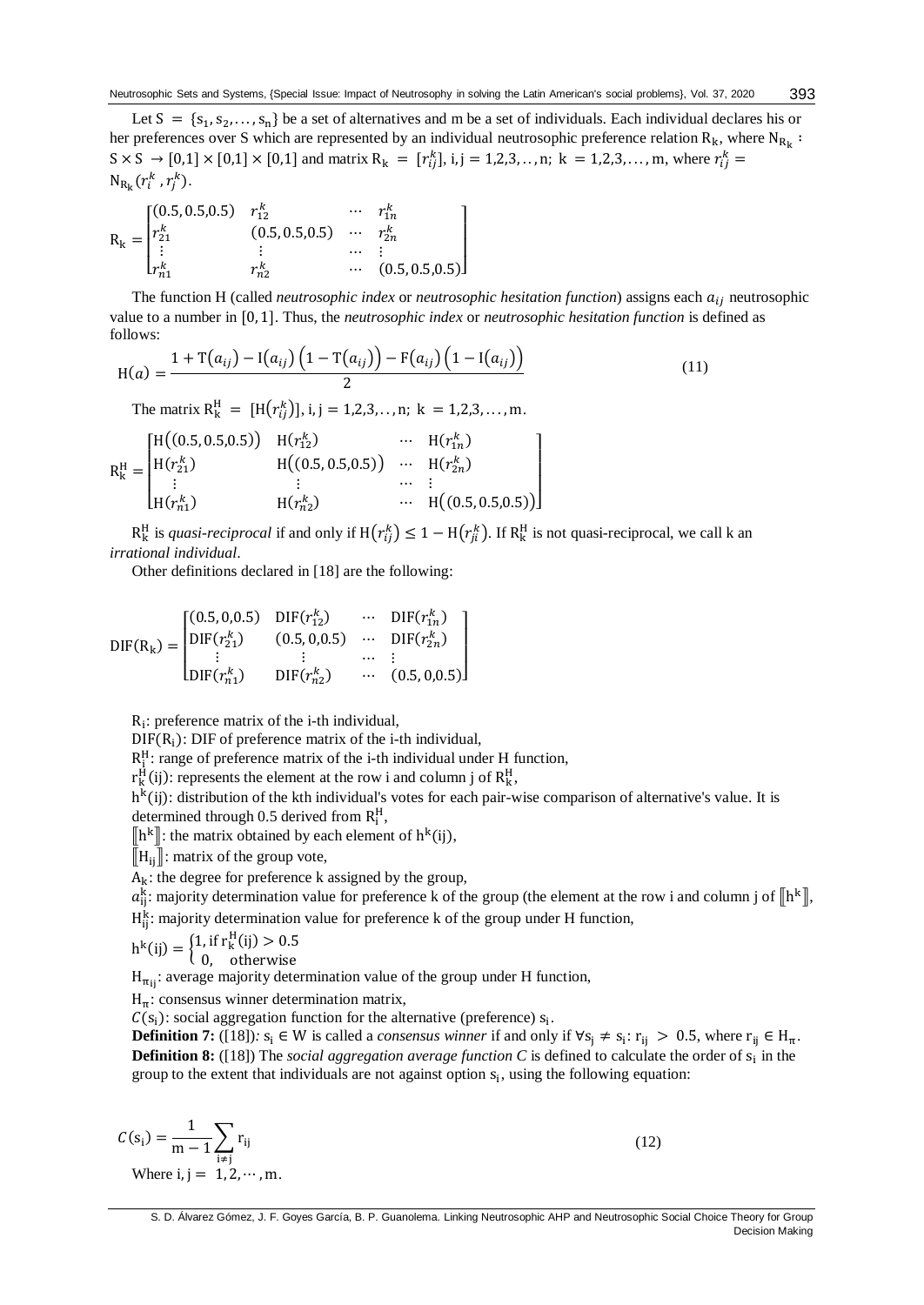# **3 NAHP+NSC method**

In this section we introduce the NAHP+NSC method that is proposed in this paper.

First of all we define for any triangular neutrosophic number  $\tilde{a}$ , the *triangular accuracy function of*  $\tilde{a}$  =  $\langle (a_1, a_2, a_3, a_4) ; \alpha_{\tilde{a}}, \beta_{\tilde{a}}, \gamma_{\tilde{a}} \rangle$ , which is the function **TA** defined as follows:

$$
TA(\tilde{a}) = A\big(\langle (a_1, a_2, a_3); DIF\big((\alpha_{\tilde{a}}, \beta_{\tilde{a}}, \gamma_{\tilde{a}})\big) \rangle\big) \tag{13}
$$

This is the accuracy degree of Equation 6 calculated for the DIF of the neutrosophic number contained in ã. DIF is included following the idea in [18], where the accuracy function H also calculates the effect of indeterminacy in the truthiness and falsehood.

Let us note that reciprocal or quasi-reciprocal properties in NSC theory are similar to the reciprocal property in NAHP, from the point of view of the decision maker's rationality.

The method consists of the following steps:

- 1. The goal of the problem is established, and consequently the group of experts is selected. Next, the attributes, sub-attributes and alternatives are specified.
- 2. The group of experts is divided into M interest sub-groups, let us denote them by  $IG =$  ${ [IG_1, IG_2, \cdots, IG_M]}.$  We assumed the members of each sub-group form a homogenous decision group.
- 3. Each expert evaluates his/her own NAHP. However, with respect to every  $IG_i$  the equivalent matrices of the members of the sub-group are aggregated using formula 14.

Let  $\{\widetilde{A}_{i1}, \widetilde{A}_{i2}, \cdots, \widetilde{A}_{in_i}\}$  be a set of  $n_i$  SVTNNs representing the assessment of each member of the i-th subgroup, where  $\widetilde{A}_{ij} = \langle (a_{ij}, b_{ij}, c_{ij}); \alpha_{\widetilde{a}_{ij}}, \beta_{\widetilde{a}_{ij}}, \gamma_{\widetilde{a}_{ij}} \rangle$  (i = 1, 2, ..., M )(j = 1, 2, ..., n<sub>i</sub>), then the *weighted mean of the SVTNNs* is calculated through the following Equation:

$$
\widetilde{A}_{i} = \sum_{j=1}^{n_{i}} \lambda_{ij} \widetilde{A}_{ij}
$$
\n(14)

Where  $\lambda_{ij}$  is the weight of  $\widetilde{A}_{ij}$ ,  $\lambda_{ij} \in [0, 1]$  and  $\sum_{j=1}^{n_i} \lambda_{ij} = 1$ .

Note that  $\lambda_{ii}$  measures the relative importance of the j-th expert in the i-th sub-group.

Each  $\widetilde{A}_i$  represents the matrix of pair-wise comparisons of NAHP method in IG<sub>i</sub>, to aggregate the matrices of pair-wise comparison of criteria, sub-criteria and alternatives.

 $\tilde{A}_i$ s are converted into  $A_i$ s using Equation 13. This process can be repeated until the results are consistent according to the Consistency Ratio of the NAHP method. In accordance with the NAHP method, we obtain a vector of preference of the alternatives.

Here, the Aggregation of Individual Judgments (AIJ) is used because we are interested in measuring the judgments of the sub-group as a synergistic unit.

Let us denote by  $O_i = \{o_{i1}, o_{i2}, \dots, o_{iN}\}\$  the position of each alternative  $S_i = \{s_{i1}, s_{i2}, \dots, s_{iN}\}\$ , when they are evaluated by the members of the i-th sub-group. For example,  $O_1 = \{1,1,3,5,4\}$  means that according to the first subgroup, alternatives 1 and 2 are equally preferred, whereas, the next ones are the third, the fifth, and the fourth alternatives, in that order.

4. For each  $s_{il}$  (1 = 1, 2, ..., N), the following triple is formed  $V_{il} = (P_{il}, I_{il}, N_{il})$ , where  $P_{il}$  =  $card({k \neq l: s_{il}})$  is strictly preferred over  $s_{ik}$  }),  $I_{il} = card({k \neq l})$ *l*:  $s_{il}$  is equally preferred to  $s_{ik}$  }) and  $N_{il} = card({k \neq l: s_{ik} \text{ is strictly preferred over } s_{il})$ . See that,  $V_{il} \in [0, N-1] \times [0, N-1] \times [0, N-1]$  and  $P_{il} + I_{il} + N_{il} = N-1$ . Finally,  $V_1 \in [0, 1] \times [0, 1] \times [0, 1]$ ,  $V_1 = (P_l, I_l, N_l)$ , aggregates the preference of the l-th alternative for all sub-groups, where  $P_l = \frac{\sum_{i=1}^{M} P_{il}}{M(N-1)}$ ,  $I_l = \frac{\sum_{i=1}^{M} I_{il}}{M(N-1)}$ , and  $N_l = \frac{\sum_{i=1}^{M} N_{il}}{M(N-1)}$ . Note that this is a neutrosophic voting method.

5. H(V<sub>1</sub>)  $(l = 1, 2, \dots, N)$  is calculated, and the alternatives are sorted by order of preference, such that  $V_{l_1}$  is preferred over  $V_{l_2}$  if and only if  $H(V_{l_1}) > H(V_{l_2})$ . When,  $H(V_{l_1}) = H(V_{l_2})$  we say that "V<sub>l<sub>1</sub></sub> is equally preferred to V<sub>l<sub>2</sub>".</sub>

Below we illustrate this method with an example.

# **Example 1:** (See [29])

Organizations face the problem of how to invest their resources in the different project alternatives. The correct evaluation and subsequent selection of software development projects provides competitive advantages to organizations. The selection of projects in the field of information technology presents multiple challenges, including the difficulty of evaluating intangible benefits, the existing interdependencies between projects, and the

S. D. Álvarez Gómez, J. F. Goyes García, B. P. Guanolema. Linking Neutrosophic AHP and Neutrosophic Social Choice Theory for Group Decision Making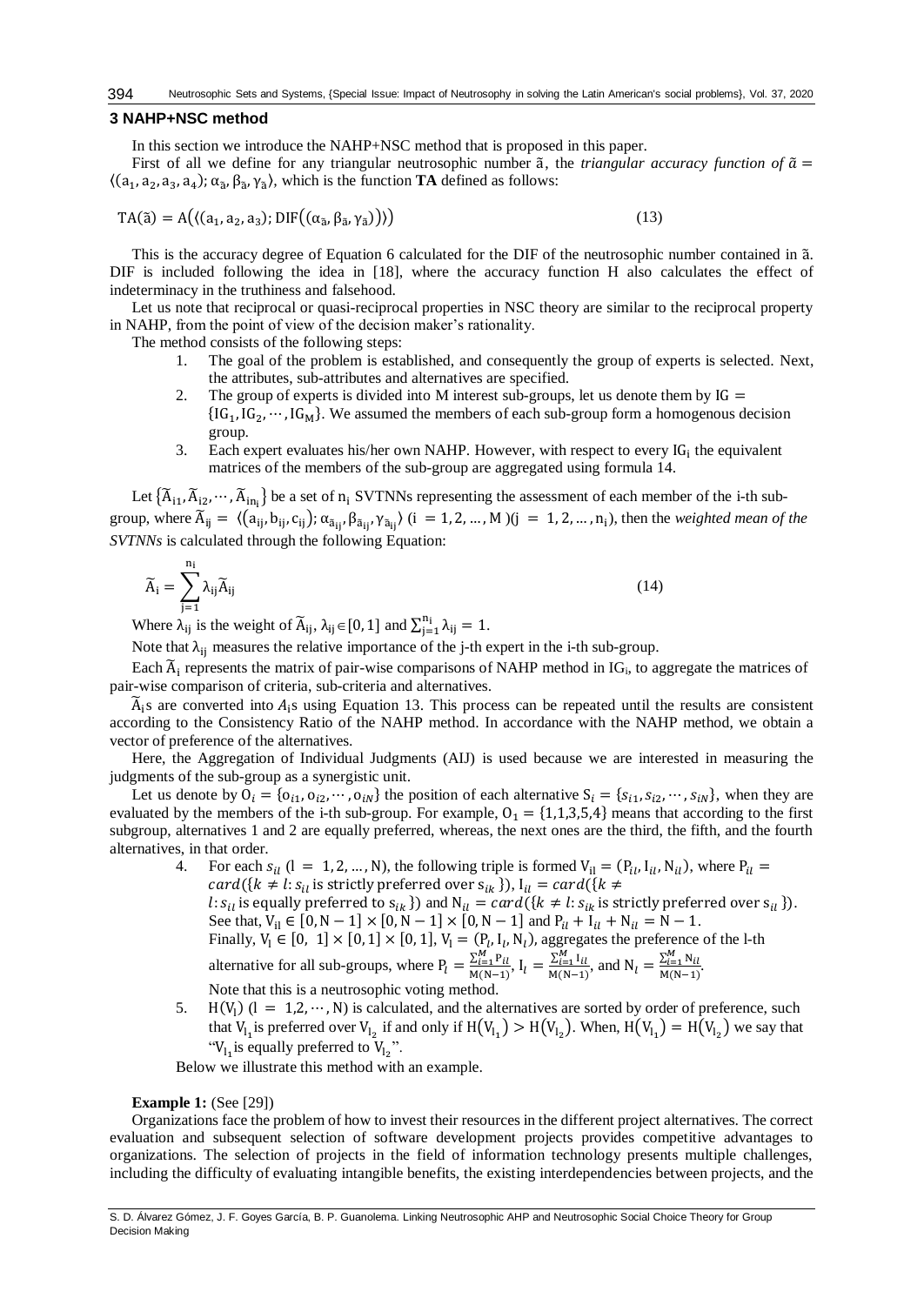#### restrictions imposed by organizations.

The goal of this decision making problem is to assess three candidates of Information Technology Projects based on three criteria, namely, cost, project time span and profit. We call alternatives by Project 1, Project 2, and Project 3. The decision tree is depicted in Figure 1.



Figure 1: AHP tree of the example. Source [29].

This is a simulated example for illustrating how the NAHP+NSC technique can be applied in a decision-making problem. Suppose a group of 15 experts are selected to make the decision, and three sub-groups are formed, each of them containing 5 members. They are:  $IG_1$  which contains the managers,  $IG_2$  is the sub-group of financial analysts, and  $IG_3$  is the interest group of specialists in information technology.

When the 15 experts give their evaluation according to the NAHP method, matrices of the  $IG_1$  members are aggregated using formula 14, as well as the members of  $IG_2$ , and  $IG_3$ . Next, the results for each IG are deneutrosophied using Equation 13, and the NAHP is completed for each interest group. To exemplify these steps, suppose the group assessment of  $IG<sub>1</sub>$  is summarized in Table 3 for the pair-wise comparison of the criteria.

|                   | Cost                    | Project time span | Profit                     |
|-------------------|-------------------------|-------------------|----------------------------|
| Cost              |                         |                   | ື້.                        |
| Project time span | $\tilde{2} - \tilde{2}$ |                   | $\tilde{\phantom{a}}$<br>- |
| Profit            |                         |                   |                            |

**Table 3:** Group assessment of criteria by the members of IG<sub>1</sub>. Source [29].

| Table 4 contains the results to calculate $TA(\cdot)$ according to Equation 13. |  |  |  |
|---------------------------------------------------------------------------------|--|--|--|
|---------------------------------------------------------------------------------|--|--|--|

|                                                                                                                        | Cost    | Project time span | Profit  |
|------------------------------------------------------------------------------------------------------------------------|---------|-------------------|---------|
| Cost                                                                                                                   | 0.93750 | 1.7625            | 0.18713 |
| Project time span                                                                                                      | 0.56738 | 0.93750           | 0.25157 |
| Profit                                                                                                                 | 5.3438  | 3.9750            | 0.93750 |
| $\mathbf{m}$ , it as $\mathbf{m}$ and $\mathbf{m}$ and $\mathbf{m}$ and $\mathbf{m}$ and $\mathbf{m}$ and $\mathbf{m}$ |         |                   |         |

**Table 4**: TA( $\cdot$ ) of the group assessment of criteria by the members of  $IG_1$ 

The calculation of consistency is  $\lambda_{\text{max}} = 3.02075$ , then, CI = 0.010375, and CR = 0.019952<0.1, therefore the group decision of  $IG<sub>1</sub>$  is consistent.

The weight of every criterion according to the members of  $IG<sub>1</sub>$  is the following, 0.19377 for the cost, 0.11788 for the time span, and 0.68835 for the profit.

Tables 5, 6, and 7 summarize the results of pair-wise evaluating projects 1, 2, and 3 with respect to cost, time span and profit criteria, respectively, collectively by members of IG<sub>1</sub>. The numbers in parentheses are the crisp values after calculating TA. The rightmost column contains the priority vector of each project.

|           | Project 1                 | Project 2                 | Project <sub>3</sub> | Priority vector |
|-----------|---------------------------|---------------------------|----------------------|-----------------|
| Project 1 | $\tilde{1}(0.93750)$      | $\tilde{2}(1.7625)$       | $\tilde{5}(5.3438)$  | 0.496401        |
| Project 2 | $\tilde{2}^{-1}(0.56738)$ | $\tilde{1}(0.93750)$      | $\tilde{5}(5.3438)$  | 0.422647        |
| Project 3 | $\tilde{5}^{-1}(0.18713)$ | $\tilde{5}^{-1}(0.18713)$ | $\tilde{1}(0.93750)$ | 0.080952        |

**Table 5**: Reciprocal matrix of the projects related to Cost and their priority vector (rightmost column). The parentheses contain TA values of the triangular neutrosophic numbers.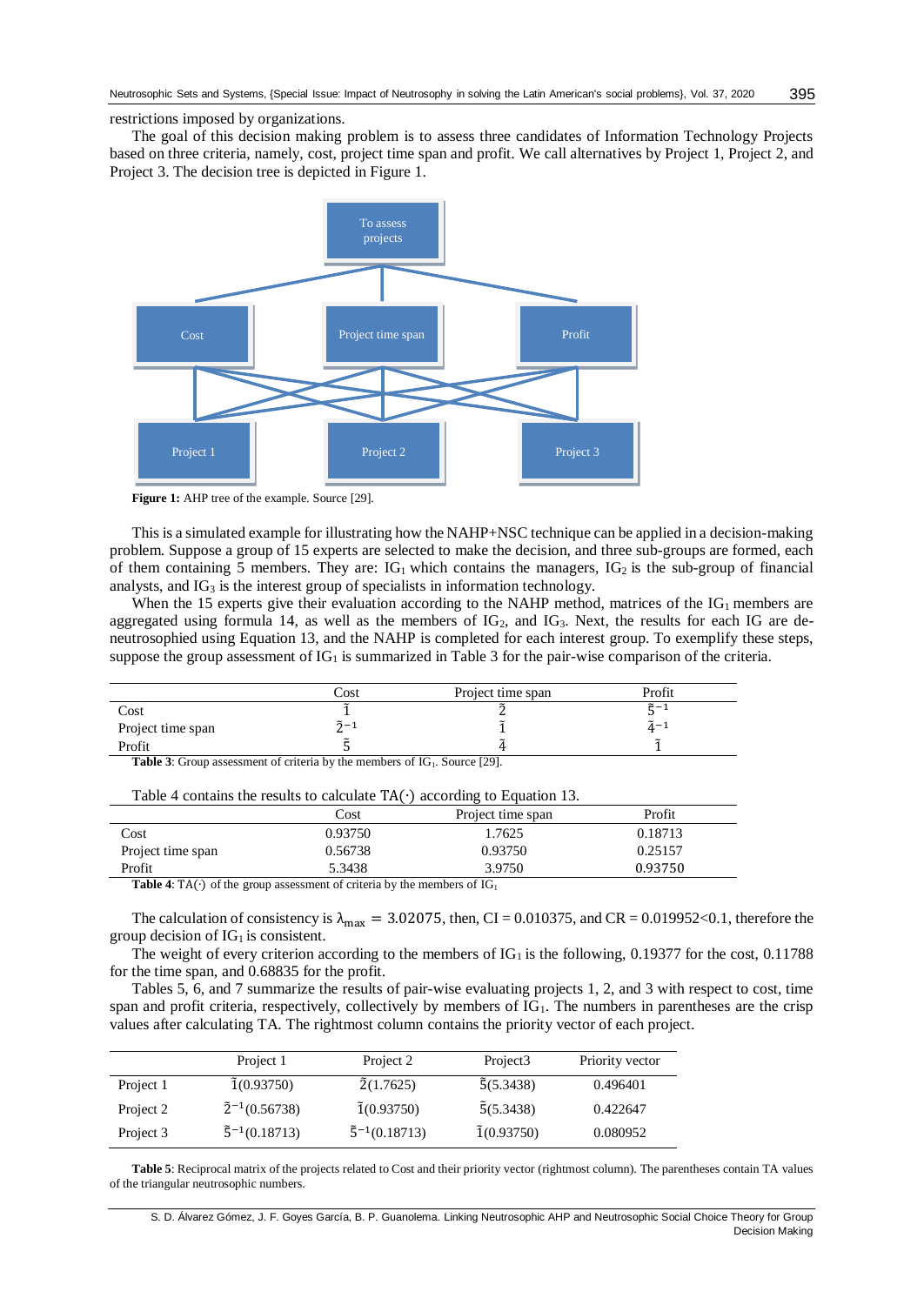|           | Project 1            | Project 2                 | Project <sub>3</sub>      | Priority vector |
|-----------|----------------------|---------------------------|---------------------------|-----------------|
| Project 1 | $\tilde{1}(0.93750)$ | $\tilde{5}^{-1}(0.18713)$ | $\tilde{2}^{-1}(0.56738)$ | 0.13012         |
| Project 2 | $\tilde{5}(5.3438)$  | $\tilde{1}(0.93750)$      | $\tilde{2}(1.7625)$       | 0.61860         |
| Project 3 | $\tilde{2}(1.7625)$  | $\tilde{2}^{-1}(0.56738)$ | $\tilde{1}(0.93750)$      | 0.25128         |

**Table 6**: Reciprocal matrix of the projects related to Project Time span and their priority vector (rightmost column). The parentheses contain TA values of the triangular neutrosophic numbers.

|           | Project 1                 | Project 2            | Project <sub>3</sub>      | Priority vector |
|-----------|---------------------------|----------------------|---------------------------|-----------------|
| Project 1 | $\tilde{1}(0.93750)$      | $\tilde{5}(5.3438)$  | $\tilde{2}(1.7625)$       | 0.61860         |
| Project 2 | $\tilde{5}^{-1}(0.18713)$ | $\tilde{1}(0.93750)$ | $\tilde{2}^{-1}(0.56738)$ | 0.13012         |
| Project 3 | $\tilde{2}^{-1}(0.56738)$ | $\tilde{2}(1.7625)$  | $\tilde{1}(0.93750)$      | 0.25128         |

**Table 7:** Reciprocal matrix of the projects related to Profit and their priority vector (rightmost column). The parentheses contain TA values of the triangular neutrosophic numbers.

Table 8 contains the global weights of the three projects by the members of IG<sub>1</sub>.

|                  | Costs    | Project time span | Profit  | Global Weight |
|------------------|----------|-------------------|---------|---------------|
| Project 1        | 0.496401 | 0.13012           | 0.61860 | 0.53734       |
| Project 2        | 0.422647 | 0.61860           | 0.13012 | 0.24438       |
| Project 3        | 0.080952 | 0.25128           | 0.25128 | 0.21828       |
| Criterion Weight | 0.19377  | 0.11788           | 0.68835 | 1.00000       |

Table 8: Global weight matrix by IG<sub>1</sub>.

Therefore, the members of IG<sub>1</sub> sort the projects in the following order,  $p_1 > p_2 > p_3$ .

Suppose that also for IG<sub>2</sub> the order of preference is  $p_1 > p_2 > p_3$ , whereas, according to the members of IG<sub>3</sub> the order is  $p_1 > p_2 = p_3$ .

The final results of the method are  $V_{11} = V_{21} = V_{31} = (2,0,0)$ , which means project 1 is preferred over the rest of projects (two of them), there is not any project preferred over project 1 and it is not equally preferred to another project, for the three IG.

 $V_{12} = V_{22} = (1,0,1)$  and  $V_{32} = (0,1,1)$ , that means for the first and second sub-groups, project 2 is preferred over one project and not preferred over the other one, whereas, for the third IG, project 2 is equally preferred to one project and not preferred over the other one. Additionally,  $V_{13} = V_{23} = (0,0,2)$ , and  $V_{33} = (0,1,1)$ .

For each alternative we have,  $V_1 = \left(\frac{2+2+2}{2(3)}\right)$  $\frac{+2+2}{2(3)}$ ,  $\frac{0+0+0}{2(3)}$  $\frac{+0+0}{2(3)}$ ,  $\frac{0+0+0}{2(3)}$  $\left(\frac{1+1+0}{2(3)}\right)$  = (1, 0, 0), V<sub>2</sub> =  $\left(\frac{1+1+0}{2(3)}\right)$  $\frac{+1+0}{2(3)}$ ,  $\frac{0+0+1}{2(3)}$  $\frac{+0+1}{2(3)}$ ,  $\frac{1+1+1}{2(3)}$  $\frac{+1+1}{2(3)}$  =  $\left(\frac{1}{3}\right)$  $\frac{1}{3}, \frac{1}{6}$  $\frac{1}{6}$ ,  $\frac{1}{2}$  $\frac{1}{2}$ ), and  $V_3 = \left(\frac{0+0+0}{2(2)}\right)$  $\frac{+0+0}{2(3)}$ ,  $\frac{0+0+1}{2(3)}$  $\frac{+0+1}{2(3)}$ ,  $\frac{2+2+1}{2(3)}$  $\left(\frac{+2+1}{2(3)}\right) = \left(0, \frac{1}{6}\right)$  $\frac{1}{6}, \frac{5}{6}$  $\frac{5}{6}$ ). See that here M = N = 3.

Finally,  $H(V_1) = 1$ ,  $H(V_2) = 0.40278$ , and  $H(V_3) = 0.069444$ . Then, project 1 is the preferred one.

### **Conclusion**

This paper introduces for the first time a group decision-making method based on neutrosophic analytic hierarchy process associated with elements of the neutrosophic social choice theory, it is called NAHP+NSC. The advantages of this technique are that it incorporates the indeterminacy as part of the decision-making. So, the result is more accurate than methods where indeterminacy is not explicitly considered. The group of experts is divided into interest groups, therefore the result is consistent, and the hybridization with the neutrosophic social choice theory allow decision makers to rigorously select the best option. Briefly, to combine AHP technique with SC theory in a neutrosophic framework is a complete tool for decision-making. An example is used for illustrating the applicability and the advantages of NAHP+NSC. Future works will consider other voting methods, even modelling with both, offsets [30, 31] and voting game theory as in [32].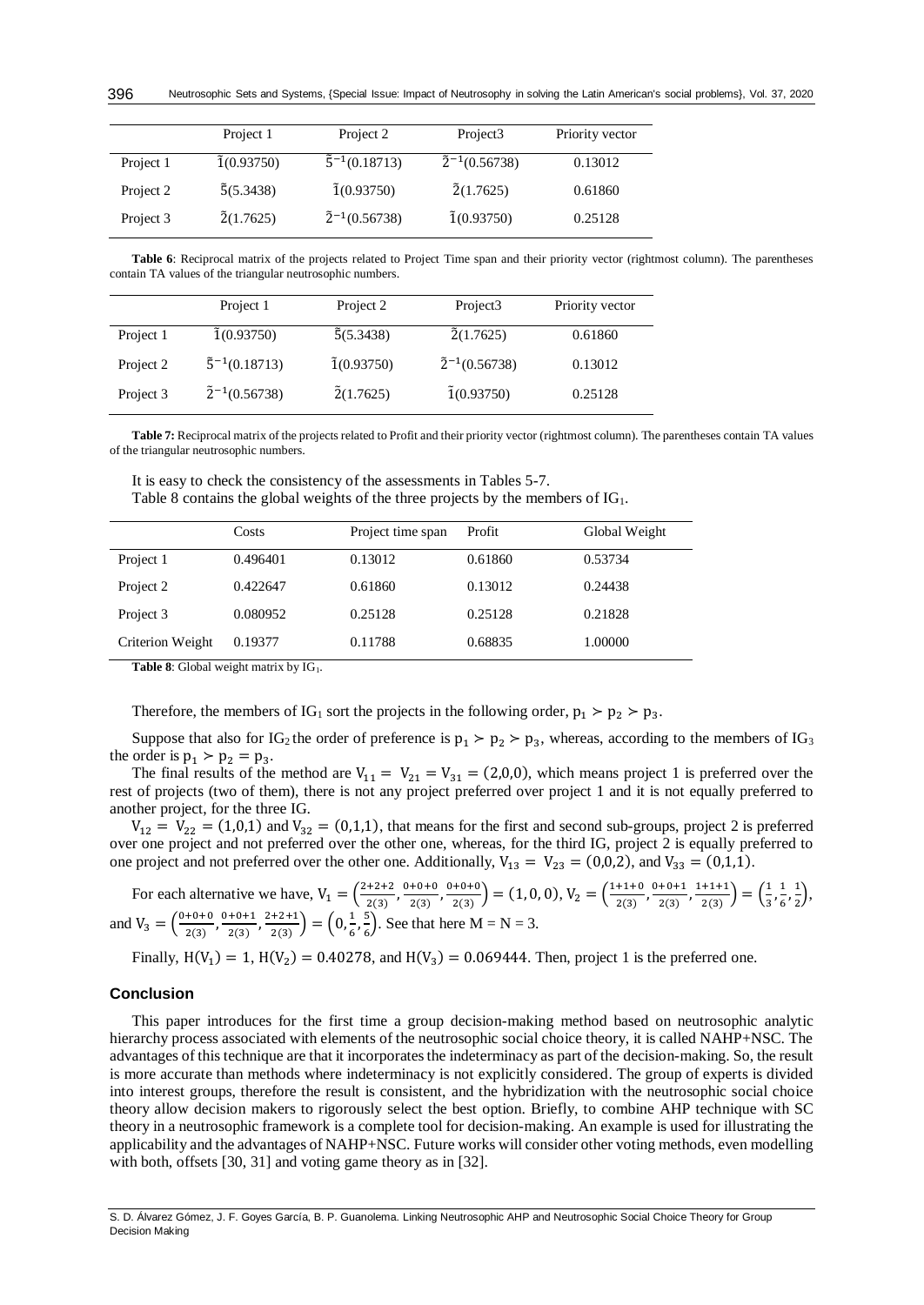# **References**

- 1. Aczél, J. and T.L. Saaty, *Procedures for Synthesizing Ratio Judgments. Journal of Mathematical Psychology*,, 1983. *27*(1): p. 93-102.
- 2. Buckley, J.J., *Fuzzy hierarchical analysis. Fuzzy Sets and Systems*,, 1985. *17*: p. 233-247.
- 3. Buckley, J.J., T. Feuring, and Y. Hayashi, *Fuzzy hierarchical analysis revisited. European Journal of Operational Research,*, 2001. *129*: p. 48-64.
- 4. Abdel-Basset, M., M. Mohamed, Y. Zhou, and I. Hezam, *Multicriteria group decision making based on neutrosophic analytic hierarchy process. Journal of Intelligent & Fuzzy Systems,*, 2017. *33*(6): p. 4055–4066.
- 5. Abdel-Basset, M., M. Mohamed, and F. Smarandache, *An Extension of Neutrosophic AHP-SWOT Analysis for Strategic Planning and Decision-Making. Symmetry*,, 2018. *10*(4): p. 116.
- 6. Becerra-Arévalo, N.P., M.F. Calles-Carrasco, J.L. Toasa-Espinoza, and M. Velasteguí-Córdova, *Neutrosophic AHP for the prioritization of requirements for a computerized facial recognition system. Neutrosophic Sets and Systems*,, 2020. *34*: p. 159-168.
- 7. Gonzalez-Ortega, R., M. Leyva-Vazquez, J.A. Sganderla-Figueiredo, and A. Guijarro-Rodriguez, *Sinos river basin social-environmental prospective assessment of water quality management using fuzzy cognitive maps and neutrosophic AHP-TOPSIS. Neutrosophic Sets and Systems*,, 2018. *23*: p. 160-171.
- 8. Tello-Cadena, M.A., E.M. Pinos-Medina, M. Jaramillo-Burgos, and F. Jara-Vaca, *Neutrosophic AHP in the analysis of Business Plan for the company Rioandes bus tours. Neutrosophic Sets and Systems*, , 2020. *34*: p. 16- 23.
- 9. Zaied, A.-N.H., M. Ismail, and A. Gamal, *An Integrated of Neutrosophic-ANP Technique for Supplier Selection. Neutrosophic Sets and Systems*, , 2019. **27**: p. 237-244.
- 10. Arulpandy, P., *Reduction of indeterminacy of gray-scale image in bipolar neutrosophic domain.* Neutrosophic Sets and Systems, 2019. **28**(1): p. 2.
- 11. Ortega, R.G., M.D.O. Rodríguez, M.L. Vázquez, J.E. Ricardo, J.A.S. Figueiredo, and F. Smarandache, *Pestel analysis based on neutrosophic cognitive maps and neutrosophic numbers for the sinos river basin management*. 2019: Infinite Study.
- 12. Srdjevic, B., *Linking analytic hierarchy process and social choice methods to support group decision-making in water management. Decision Support Systems*,, 2007. *42* p. 2261–2273.
- 13. Kelly, J.S., *Social Choice Theory: An Introduction*. 1988, Berlin: Springer-Verlag.
- 14. Pennock, D.M., E. Horvitz, and C.L. Giles. *Social choice theory and recommender systems: Analysis of the axiomatic foundations of collaborative filtering*. in *Proceedings of the Seventeenth National Conference on Artificial Intelligence and Twelfth Conference on Innovative Applications of Artificial Intelligence*. 2000. AAAI Press.
- 15. Faliszewski, P., P. Skowron, A. Slinko, and N. Talmon, *Multiwinner voting: A new challenge for social choice theory. . Trends in computational social choice*,, 2017. *74*: p. 27-47.
- 16. Dubois, D. and J.-L. Koning, *Social choice axioms for fuzzy set aggregation.* Fuzzy Set and Systems, 1991. *43* p. 257-274.
- 17. Austen-Smith, D. and J.S. Banks, *Social choice theory, game theory, and positive political theory.* Annual Review of Political Science, 1998. *1*: p. 259-287.
- 18. Topal, S., A. Çevik, and F. Smarandache, *A New Group Decision Making Method With Distributed Indeterminacy Form Under Neutrosophic Environment: An Introduction to Neutrosophic Social Choice Theory. IEEE Access*,, 2020. *8*: p. 42000-42009.
- 19. Ye, J., *Trapezoidal neutrosophic set and its application to multiple attribute decision-making. Neural Computing and Applications*,, 2015. *26*(5): p. 1157-1166.
- 20. Biswas, P., S. Pramanik, and B.C. Giri, *Value and ambiguity index based ranking method of single-valued trapezoidal neutrosophic numbers and its application to multi-attribute decision making. Neutrosophic Sets and Systems*,, 2016. *12*: p. 127-138.
- 21. Biswas, P., S. Pramanik, and B.C. Giri, *Distance Measure Based MADM Strategy with Interval Trapezoidal Neutrosophic Numbers. Neutrosophic Sets and Systems*,, 2018. *19*: p. 40-46.
- 22. Deli, I., *Operators on Single Valued Trapezoidal Neutrosophic Numbers and SVTN-Group Decision Making. Neutrosophic Sets and Systems*,, 2018. *22*: p. 131-150.
- 23. Broumi, S., M. Lathamaheswari, R. Tan, D. Nagarajan, T. Mohamed, F. Smarandache, and A. Bakali, *A new distance measure for trapezoidal fuzzy neutrosophic numbers based on the centroids. Neutrosophic Sets and Systems*,, 2020. *35*: p. 478-502.
- 24. Abdel-Basset, M., M. Mohamed, A.N. Hussien, and A.K. Sangaiah, *A novel group decision-making model based on triangular neutrosophic numbers. Soft Computing*,, 2018. *22*(20): p. 6629-6643.